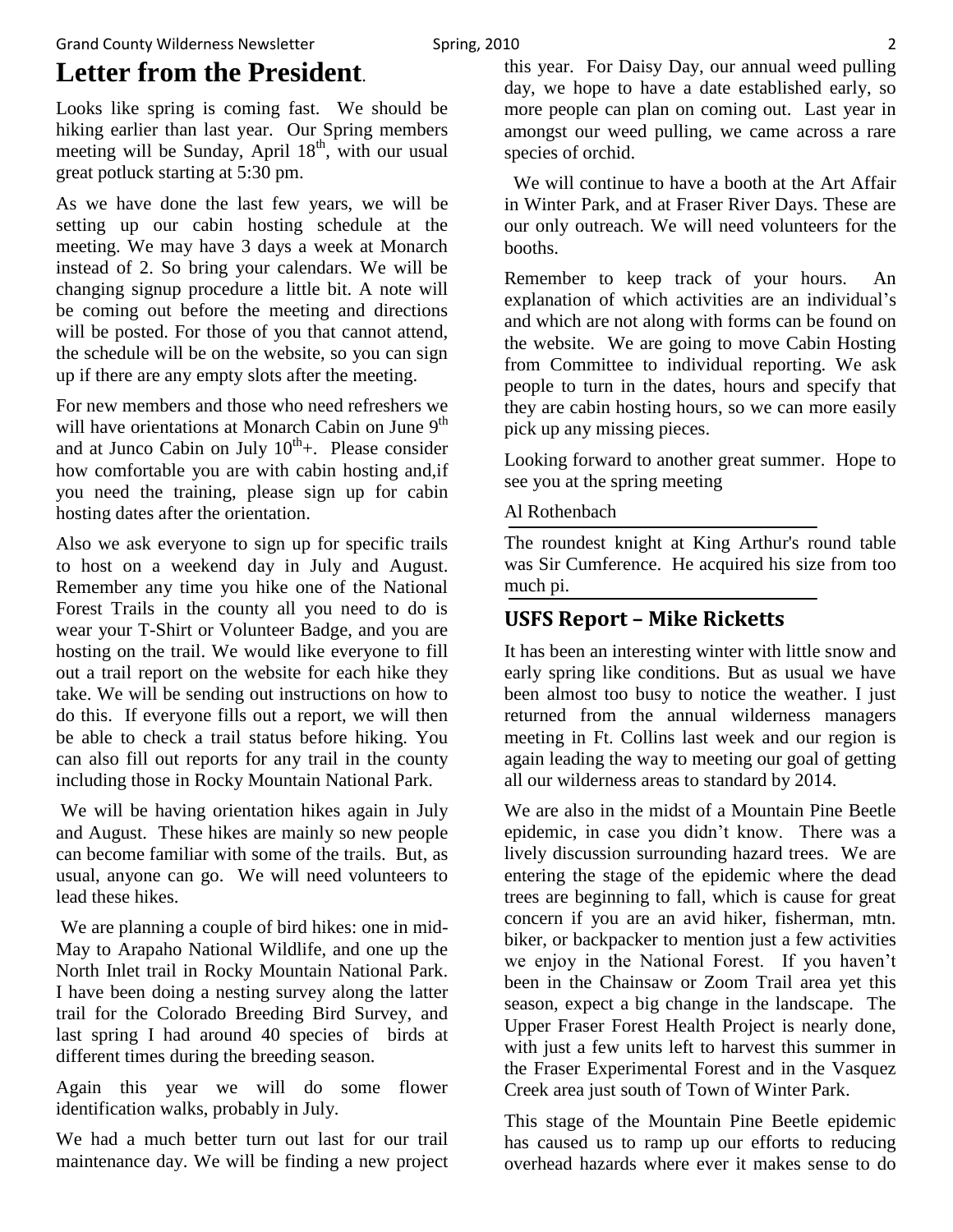so. You have probably already noticed the campgrounds look quite a bit different as the trees have been removed in those areas. We are also beginning work in dispersed areas where designated camping is located, trees have already been removed in some of those areas as well. Last fall we began replanting large trees in some of the campgrounds to get a jump start on reforestation. But natural regeneration will come with the large openings allowing sun to open the lodgepole pine cones and begin the process of germination and sprouting of new seedlings.

This year we plan to remove hazard trees along our trail and road system. Crews will begin removing hazard trees along these corridors to reduce the overhead hazard to users of the system. Wilderness trails may be an exception to the rule regarding hazard trees, which means users will be expected to maintain a higher degree of wilderness awareness. Wilderness being wild and untrammeled will take on an even higher level of "wildness" as users will need to be cautious traveling when it is windy, selecting campsites, and understanding that trails may not be logged out. It will be a long summer for crews doing this task but with the support of the local Adopt-a-Trail program and Grand County Wilderness Group we hope the disruption will be minimal to our forest visitors.

Thank you, Grand County Wilderness Group, for all you do. We are looking forward to another work filled and hopefully fun filled summer.

MIKE RICKETTS USFS

### **Treasurer's Report 9/27/09 - Marshall Haith**

Over \$3000 in our treasury thanks to all your dues and support of tee shirt sales - our primary fund raiser. Sale of maps and ANRA passes bring in additional funds. Dues come up again at the Fall meeting. Meanwhile, watch for wilderness projects that we support. Details at the meeting.

The Doctor called Edna, saying, "I'm sorry to report that your check came back." Edna answered, "So did my arthritis!"

### **2009 Spring Campout - Susan Ellis**

We had a fabulous trip to marvel at the spectacular views in the Black Canyon of the Gunnison. Hiking beside a raging creek, we came to look over the

2000' canyon. The next day we walked the Rim Rock trail with lupines higher than our knees. Some continued on the Oak Flat Trail with bunches of flaming paintbrush flowers. Werner Point was another highlight with great weather all 3 days.

Red Creek group site in the Curicanti Recreation area was the ideal campsite for the 14 of us. We were nestled beside the trees. We enjoyed plenty of good food. One dinner featured a pirate theme and you can imagine that zaniness. We sat around the campfire at night until the Red River, close to our tents, lulled us to sleep. It doesn't get any better than this.

The next campout for the Wilderness Group is set for Kodachrome Park in Utah on April 26-29 however you will have to go on Al's waiting list since so many responded to the early notice of this event.

The butcher backed into the meat grinder and got a little behind in his work.

### **Hike With The Wild Bunch**

Ingrid Anderson and Kristen Lodge will co-ordinate the weekly summer hikes to be held every Thursday in July and August in this piece of Paradise. First we need volunteers to lead their favorite hike. Experience and hiking boots necessary. Call Ingrid at 726-8617 or  $\frac{1}{2}$  [ingmountain@yahoo.com](mailto:ingmountain@yahoo.com) and be a brave leader with a smile.

## **Note Volunteer Hours Reporting Change**

In an attempt to get more accurate counting of hours at both CABINS we urge you to report your hours INDIVIDUALLY to Honor Ulverling. We often do additional days which are not in the original signup so this will improve our accountability. You all do individual acts of kindness for the forest and hopefully keep track of them but when you are in a GROUP, then the group leader reports the total hours including transportation.

Honor's e mail is [hulveling@wildblue.net](mailto:hulveling@wildblue.net) or call 887-2693. These hours of involvement go towards grants and are important to the Forest Service.



Why couldn't Mozart find his teacher? Because he was Haydn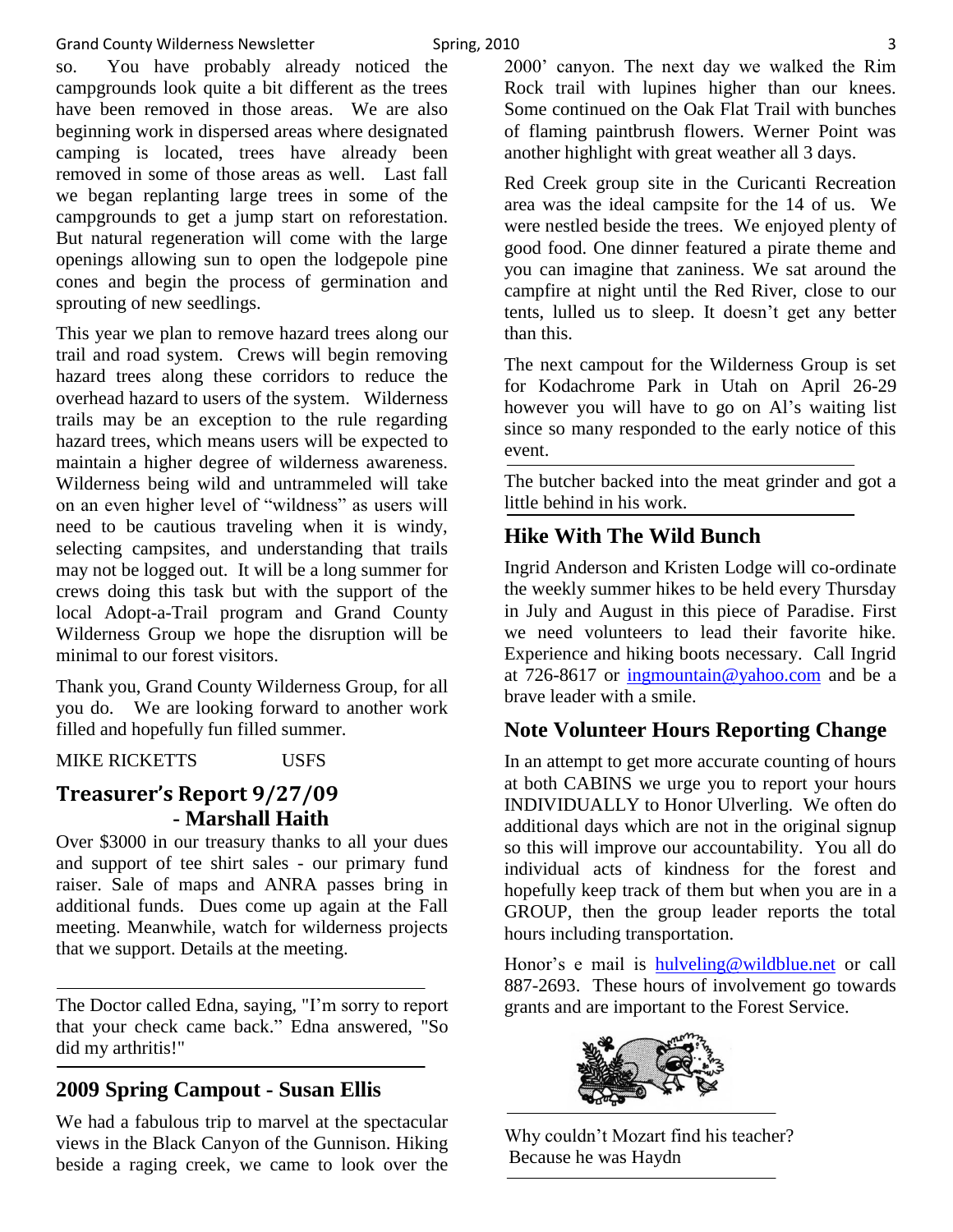#### Grand County Wilderness Newsletter Spring, 2010 **1986** and County Wilderness Newsletter American Spring, 2010 **Milk Can Not-So-Secret Recipe - Cahallans**

Scrub a milk can once you find one. Layer carrots on the bottom, top with new red potatoes, lots of onions, cabbage (cut in wedges) and sausage. Add 2 qts. of water to the milk can. Place on burner. Itshould boil in 30 minutes. Then simmer 45 minutes. Cook the corn separately-takes only 10 minutes.

Amounts-Fix 1 ½ of everything since the guys eat double. For every 10 people put in 1 head of cabbage. We served 125 in 4 milk cans for wedding rehearsal dinners for all 3 sons. You can cook this in beer but Rollie says that is a waste of beer. The recipe came from the 60's when we were in WY.

Our Wilderness Group is grateful to Rollie and Carol for years of cooking for us at our annual picnic with this deeeelicious dinner. It always attracts a moose at the AA barn.

Join us in August for the annual picnic. Date coming later.

### **Daisy Day Weed Eradication Set – Beth Collins**

You are probably aware that the group works each year to keep non-native plants out of the wilderness around Monarch Lake. The date to take on the invaders is set for Tuesday, July  $20<sup>th</sup>$ , 9am at Monarch cabin

### **Snowshoe Hike II – Edna Anderson**

On Monday, March 1, 13 members and a guest hiked on snowshoes from Val Moritz/Granby Ranch to the entrance of Snow Mountain Ranch YMCA on the Fraser to Granby Trail. This Trail is in the Ten Mile Creek watershed area. We began by shuttling cars and then proceeded on the almost 2 mile, 250 feet in elevation gain, hike. Along the way we saw four deer leaping through the forest and the plaques on the tunnel under U.S. 40. The plaques included one mentioning the contributions of the GCWG. Afterwards, everyone went to the Buckboard Grill at the YMCA Camp for lunch. A great time was had by all. Thanks go to Jerry and Carolyn Stahl



for organizing this event and breaking the trail.

The Stahls point out the plaque at the underpass near the Y entrance commemorating GCWG's contribution.

### **Smokey Bear Adventures - Ed and Barb Bittle**

Two friendly rangers welcomed us to our post in the Fraser Experimental Forest on a wintry Saturday in early December. Guests would soon be arriving to select and cut their own tree AND to have their picture taken with Smokey Bear. Standing around chatting, it was clear that I was "the size" to fit in the Smokey costume. The costume is well made and up to date, complete with the appropriate padding. Just as I finished dressing, people began arriving at 9:30 AM. There was a steady flow until we left at noon. At times we had cars backed up and were very busy. Smokey was in BIG demand for photos with young and old; singles and families. I was amazed at the number of people who make this an annual tradition. Some have been coming 15-20 years! Some people approached eagerly full of the spirit of the holiday and some young ones tentatively, a little leery of that big brown bear.

The joyous mood of the people was in keeping with the holiday. That made it fun to be "Smokey for 1/2 a Day". It was obvious that GCWG volunteers are



appreciated and we felt some pride at being the volunteers for the tree cutting on the morning of December 5th.

### More bear tails

Did you know that Roger Rood, former USFS Wilderness ranger came from Arizona to be Smokey on the following weekend?

One lady reported that she saw a horrible fire at age two but the firemen, realizing the impact on the child, came to her house the next day with a Smokey Bear doll. She said Smokey's soothing stature helped her sleep better every night until she was 23.

The doctor gave Jim six months to live. Jim couldn't pay his bill, so the doctor gave him another six months.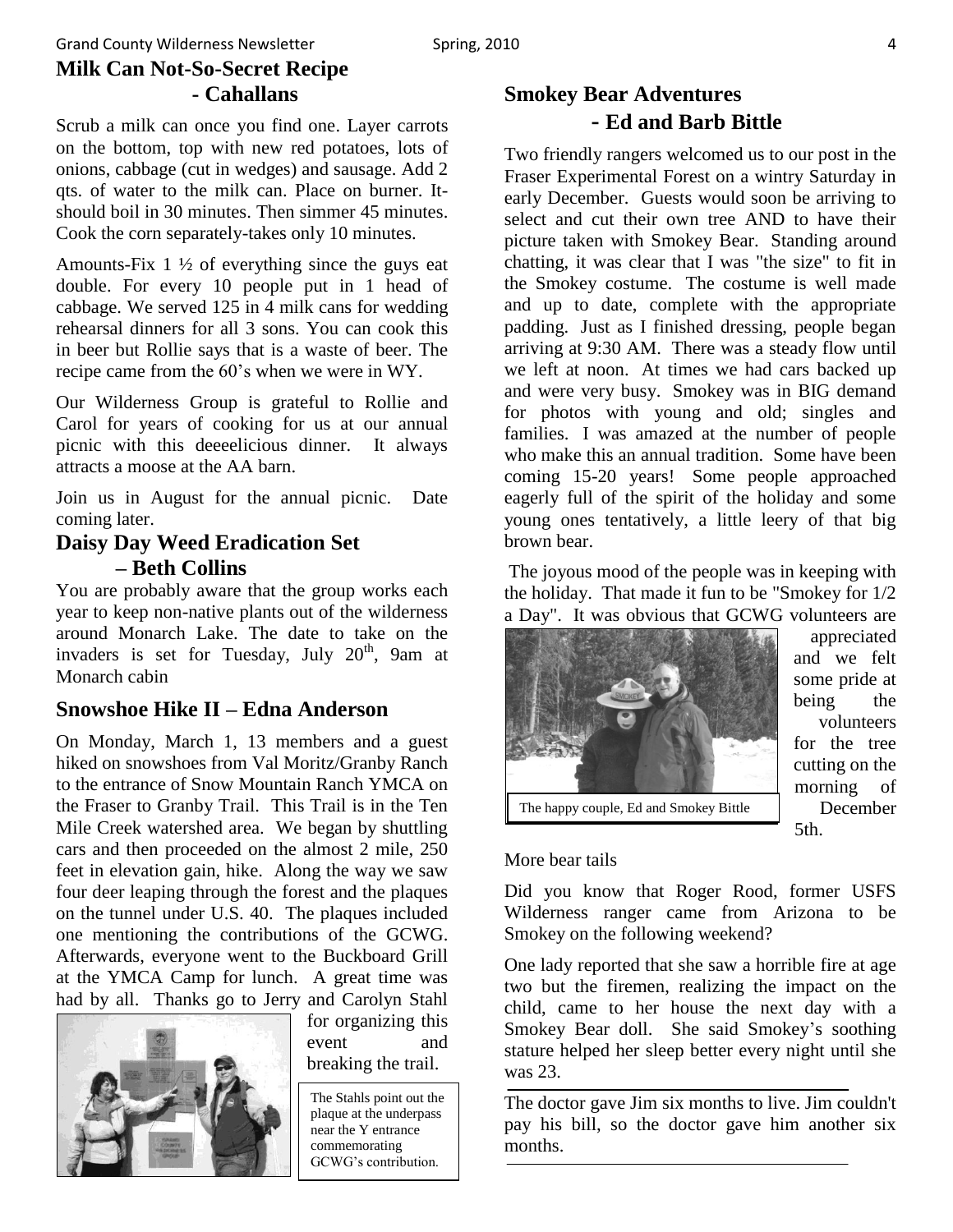### **National Public Hands Day – Joan Shaw**

Many hands made light, useful work on Public Lands Day, Sept.  $27<sup>th</sup>$  but first volunteers worked on Friday assembling lunches and goody bags at Sol Vista Base. A beautiful summer day brimming with golden aspen greeted the workers Saturday as they tackled six projects predetermined by the USFS and BLM. Carolyn Stahl worked on Gore Canyon along with Jerry and Mike Braddy. They hauled large rocks up a steep embankment and rebuilt a washout on the trail. Carolyn said "I enjoyed it immensely."

Judy and Gary Stanfill helped plant 3000 lodgepole pine trees in the Greenridge campground. Judy said she was impressed with the organization and participation and added " It was all in the hands of the Lord."

Meanwhile the Shaws filled in at the area that needed extra workers. They were a bit reluctant to join since it was an ATV area. Miles Miller efficiently led the group of 16 in building buck and rail fences out of dead beetle attacked trees to keep the machines out of the forest. That made it worthwhile. The group built 25 fence units at this Stillwater Pass area. Everyone, especially Joan, was thrilled when a beautiful moose strolled through even as the chain saws were screaming and the mallets were pounding 12 inch super nails.

Back at the ranch a delicious supper was provided along with music and door prizes with hearty thanks to all 217 participants, merchants and food suppliers. At least 14 GCWG members happily contributed that day. Join them next year.

### **Easy To Host A Forest Cabin**

Training for greeting and hosting at the 2 cabins in the Wilderness will be as follows led by Toni Wujek. Monarch Cabin June 9 and Junco Cabin July 10. Meet on the site at 10AM and learn how to handle just about any question from the public, sell ANRA passes or maps, suggest nearby trails, prohibit snowmobiles, register for a permit and welcome them to the Wilderness. Call Toni and tell her you will be there - 887-9042

Next time you are at Monarch Cabin, see the new photos of the town of Monarch, 1904 Box factory , log jam, KaRose lodge and the railroad tracks. Susan Ellis, our capable historian, compiled it.

Sign ups for hosting will be arranged at the Spring Meeting under the expert guidance of Dr, Marshall Haith. If you cannot be there, go to the website after the meeting. Marshall recently returned from 2 winter nights sleeping in the Junco Cabin and reported no visitors.

WELCOME BACK to Jeanine Elsner who will be on duty at Monarch Friday through Mondays. Volunteers from our group are needed on Wednesday and Thursday and for emergencies. Junco will have hosts only on weekends but you are welcome to visit anytime since your presence makes a difference.

Why isn't phonetics spelled with an F?

### **Trailhead Registration Report – Roger Shaw**

2009 was the tenth year in which GCWG has maintained and reported data from the area's trailhead registration boxes. Is that cause for a party or what?? At least it gives us a good look at the trends. A couple of graphs tell the story.



#### **Graph I**

The first shows the number of visitors signing in at the more popular trailheads. Monarch Lake continues to attract more and more visitors while the others are pretty steady in their popularity. Monarch has been on a steady growth curve of 2000 more visitors per year for the last 4 years!

Byers Peak and St. Louis Lake trails, originally among the more popular, have suffered (or benefitted, depending on your point of view) from the major setbacks of their trailheads in 2005.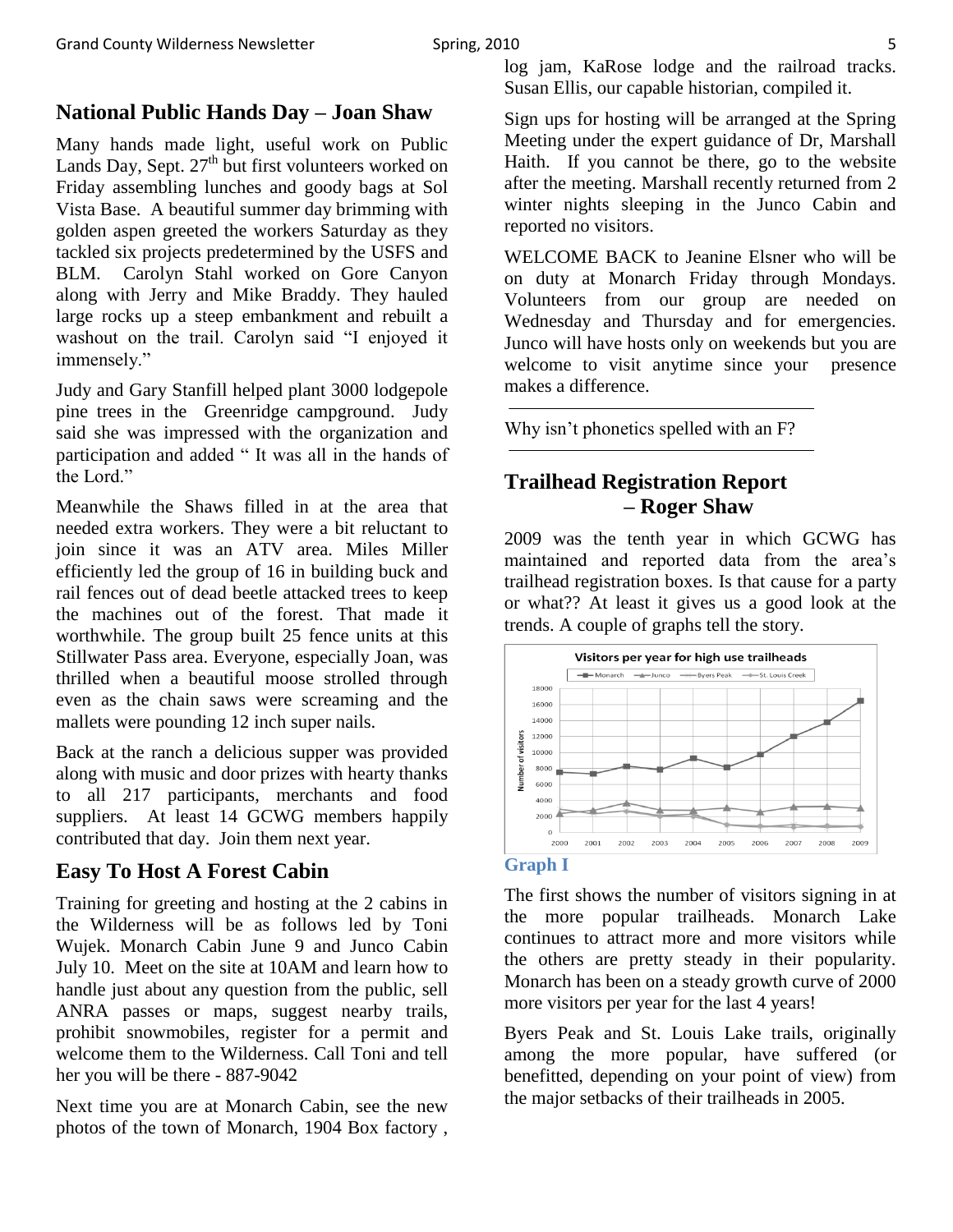#### Grand County Wilderness Newsletter Spring, 2010 **6** Spring, 2010

The lower use trails shown in Graph II did not change much but all showed a modest up-tick within this past year.





Baker, with the largest increase, was featured in Backpacker magazine in early 2009 as the entry point for the Baker – Bowen loop trail. A look at the history as we have it of backpacking from this trailhead is shown in Graph III. With backpackers spending an average of 2.5 nights, the back-packers



seem to account for all of the increase. Bowen trailhead, as the exit point, did not see the same surge.

#### **Graph III**

Thanks to the hardworking volunteers who maintain the boxes, collect and analyze the sheets and report them. These are the Bernards, H. Clarks, S. Ellis, J. Elsener, the Lees, the Powers, the Stahls and the Turnbulls. Thank you, Thank you!

### **Did You Know?**

Total land in Grand County is 1869 square miles Total private land is 383,104 acres of which 20% is agricultural.

Non-agricultural private land is 12% of total. Government owned land is 67%.

This means that Grand County's population lives on little more than 12 percent.

LET'S TAKE GOOD CARE OF OUR PART!

A rubber band pistol was confiscated from algebra class because it was a weapon of math disruption.

#### **Shirts And Vests For Sale**

INVEST in a royal blue wilderness vest for changing weather conditions. Only \$35. Forest green Wilderness polo shirts are \$22 and the great sweatshirts are \$24. You must have a long sleeved blue tee shirt for \$19 or short sleeved one for \$17. All have our logo on them and you can wear one proudly to proclaim your allegiance to our woodlands and trails. This is our primary fundraiser for our activities and all can be purchased at the Spring meeting from Joyce Clair, the super manager. Phone her at 887-9097

COMING SOON- Baseball caps in 2 colors with our Wilderness Logo on them. Perfect for this summers hiking, golfing or snoozing. More information at the Spring meeting.

### **Need Firewood—No Joke**

Get a permit from the USFS office in Granby for only \$24 for 2 cords. Already cut in 2-4 foot lengths and ready for our cool evenings or would you rather do it yourself???????

#### **Where Does This Newsletter Go???**

Using your addresses from the fall meeting, here is the report:

| Fraser - 22          | Winter Park - 9 |
|----------------------|-----------------|
| Grand Lake - 8       | Front Range - 7 |
| Granby - 6           | Tabernash - 6   |
| Hot Sulphur - 3      | Kremmling - 1   |
| Colorado Springs - 1 |                 |

#### **Host A Trail**

Most tourists are here during the weekend so that is the best time for you to volunteer as a host on the trail. Even if you only go a short way or set up a camp chair, your presence in your blue shirt with its Wilderness logo, will be a opportunity for strangers to ask questions.

If you have never done this before, you are in for some eye and ear openers. You see people wearing flip flops on a major ascent, others ask where to see a bear, baby strollers bouncing around a piece of Monarch Lake and folks asking if they can go to Cascade Falls and back in time for lunch in Fraser.

Tari Jamison, Trail Hosting Chairperson, will be glad to know when and where you plan to go. 726-2372 or [tarajim@hotmail.com](mailto:tarajim@hotmail.com)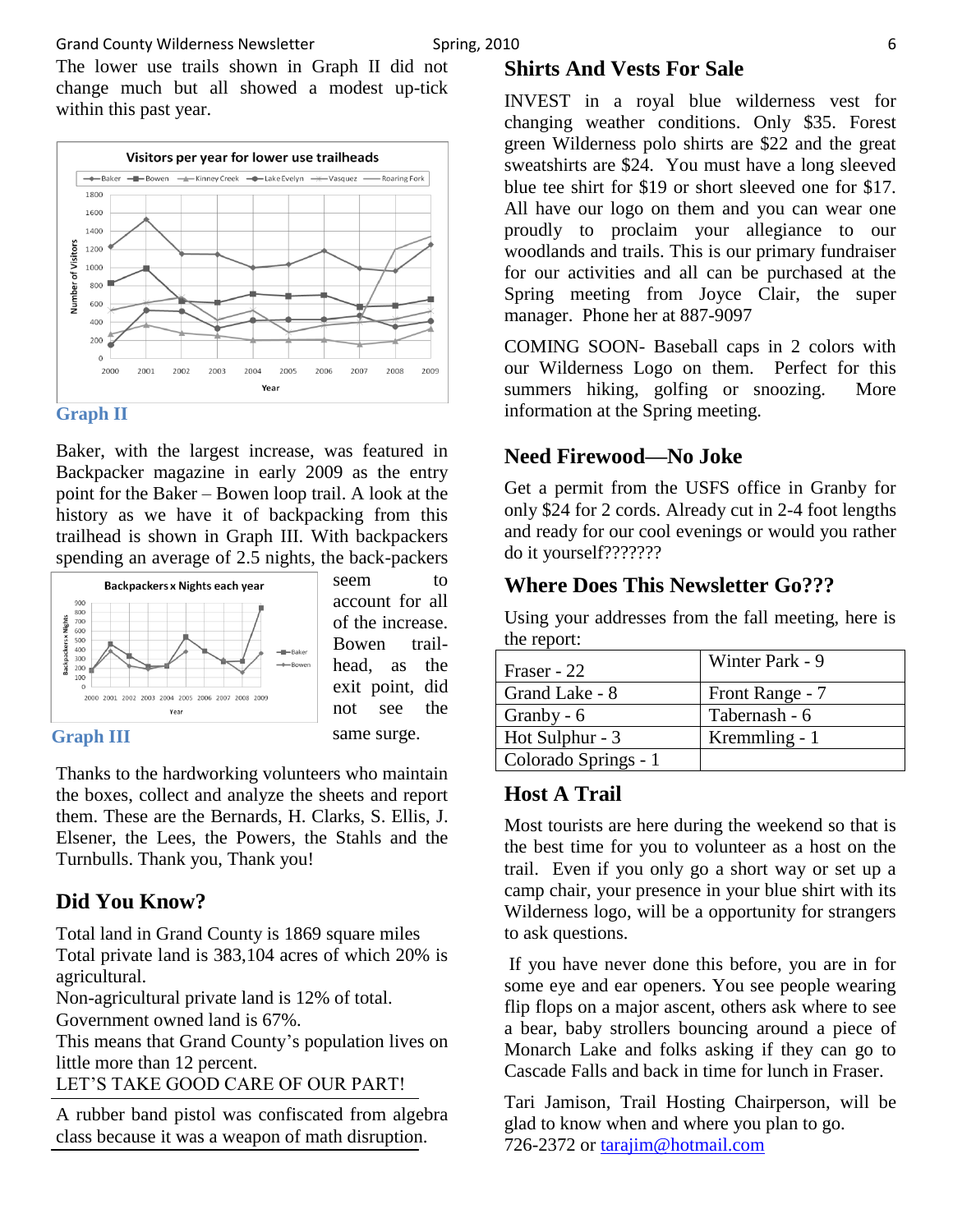Pat was in the bar bragging that he'd just finished a jigsaw puzzle in only 2 months. Bartender? What is so great about that? Pat replied "The box said 2 to 4 years"

### **White Deer Dazzle Us**

The annual white deer (white elephant) party was another romp. Ingrid Anderson and Toni Wujek hosted this event after a delicious chili supper. The so called gift exchange was animated especially over a metal bull with swinging parts. Other favorites were the poodle purse made of pearls and the expensive wine bottle that was actually a candle in its holder.

Some of these "gifts" were actually taken home but the leftovers were all rewrapped and given to brave Marian Barry. She opened one every day to add to her amusement. We heard her say "It sure helped divert my attention from my health problems." We hope those particular white deer helped with the cure.



**Junco cabin on March 16**

### **Birds Flock To Kristen's First Outing -Kristen Lodge**

ON January 3rd, I had the pleasure of riding and sighting birds with two professional birders, Susie and Doug Buttery. We participated in the Annual Audubon bird count along with 37 other volunteers including 14 from our Wilderness Group. Our assigned route was County Road 60 and Legacy Park which gave me a wonderful chance to learn the winter birds of Grand County. We stopped at meadows, bird feeders, and areas of trees both green and red.

The Christmas Bird Count has been an annual event for more than a 100 years around the world. The data collected is the "longest-running wildlife census to assess the health of bird populations and to help guide conservation action." [\(www.Audubon.org\)](http://www.audubon.org/)

During the bird count, we saw ravens, stellar jays, mountain chickadees, black-capped chickadees, a woodpecker, and white-breasted nuthatch; all resident birds. We also counted rosy finches, a migratory bird. All told, we encountered 10 different species.

Brock McCormick, a wildlife biologist with the U.S. Forest Service, organized the bird count. He told me of other migratory birds found in the county: northern shrike and rough-legged hawk. Summer migrant birds in Grand County include hummingbirds, hawks, and songbirds.

Brock says that the bird count measures the local ecosystem health as our environment changes due to development, beetle kill, logging, and recreation.

I felt like a scientist for a day; watching these birds through binoculars while Doug and Susie named them. After they dropped me off at my car, I immediately bought a bird feeder. Within two days, I could name the black-capped chickadees visiting my feeder. I can't wait for next year's bird count and contributing to what the Audubon Society calls "citizen science".

I also still need constant reminders to slow down, look, and listen. Birding is a great way to stay in the moment. When I told Brad I bought a bird feeder he said. "Welcome to the bird nerd world."

Brock sends thanks to all who volunteered to spot, count and tally the 2010 Christmas Bird Count. Grand County had 1725 individual birds, and 36 species with an abundance of waterfowl on Jan 2, 2010. Call him at the USFS 887-4100 for any birding info.

On what trail are you likely to find a three toed woodpecker? Ask the Binkleys or the Bartholomews.

*Picture courtesy of the Golden Field Guide "Birds of North America". The topknot for the male only is yellow.*

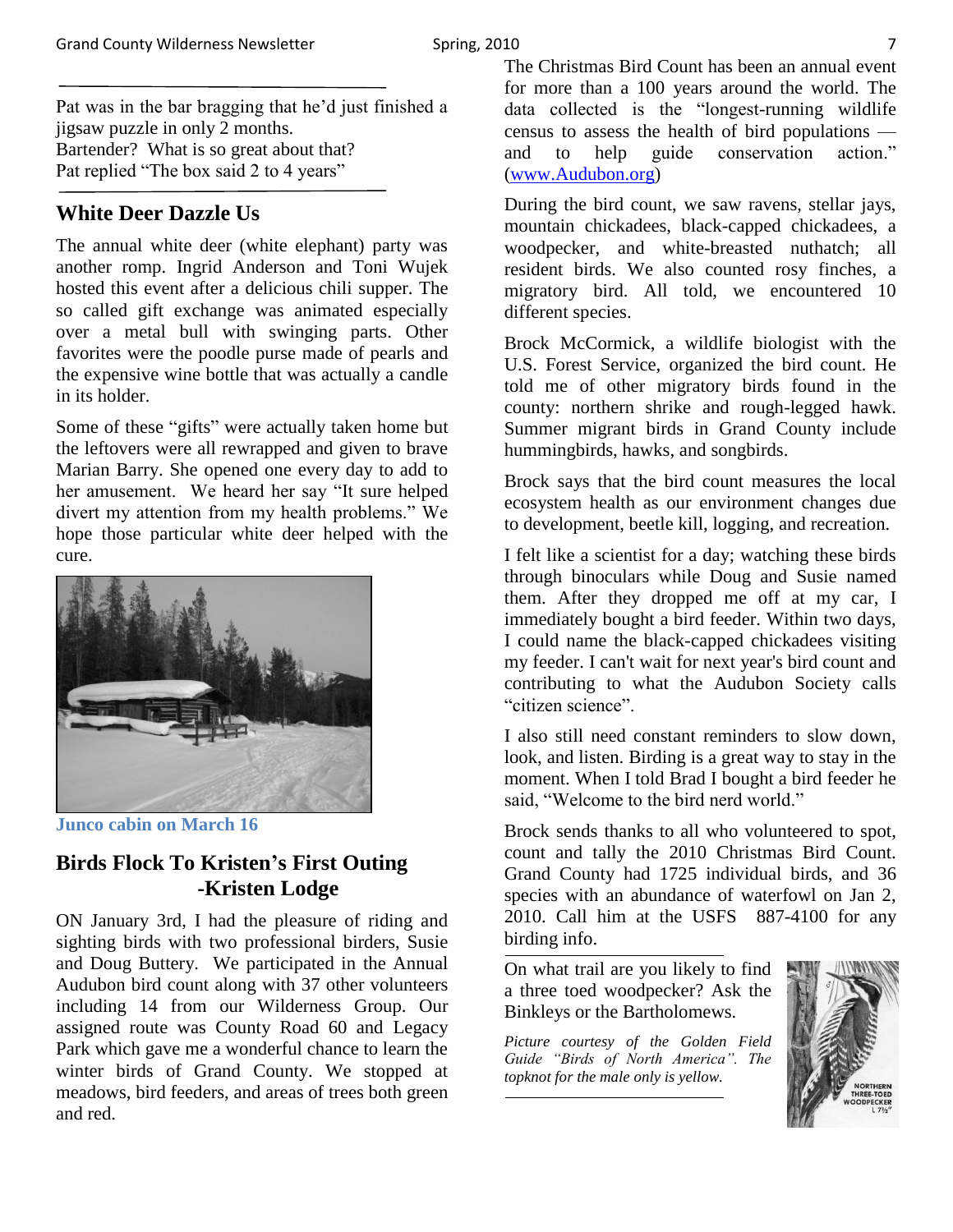### **Opportunities Galore!**

Because every member cares about wild places with wild people and animals in Grand County and intends to help preserve them, now is the time to make choices for summer involvement. All one needs to do is set aside the time and GO FOR IT. NO ONE WILL CALL, it is up to each of us to get out there and make a difference. (see the list of chairpeople to call with this newsletter)

*Choose as many as you can handle.*

- Host one day at Junco and/or Monarch cabin after brief training or link up with a "pro"
- Open up and clean either cabin to start the season
- Hike the wilderness trails ON WEEKENDS and report via website or USFS
- Adopt a registration box and retrieve the reports
- Take digital photographs for our bulletin boards, newsletter and historian
- Help construct signage
- Work on trail day once a year with the group
- Pay my \$15 dues
- Wear my wilderness tee shirt more often
- Staff the booth at the Art Affair for 2 hours
- Help with kids trail at Fraser River Days
- Consider backpacking
- Uproot noxious weeds at Monarch lake- 1 day
- Record and report my volunteer hours
- Update trailhead bulletin boards
- Distribute our "business" cards
- Contribute to this newsletter
- Assist the forest service whenever needed via internet call
- Plan on working National Public Lands Day Sept. 25th
- Purchase shirts AND vests
- Keep informed via our website
- BE PROUD TO BE OF SERVICE

Our group only meets twice a year, dues are low, no major fundraising and it is an ACTIVE group thanks to you.

Do something "FOR WILDNESS AND MAKE THE MOUNTAINS GLAD" says John Muir

### **Mark You Calendar**

#### ART AFFAIR-JULY 24-25 FRASER RIVER DAYS- EARLY AUGUST

Both events will have a Wilderness Booth and will need volunteers to greet the public, pass out information and sell our vivid blue shirts. Call Joyce Clair and say "Yes."



### **More Hands Needed- Jim Clair**

Jim is looking for male or female hands to work on putting up trailhead signs and registration boxes this summer. More details at the Spring

**Fun in the snow January 28, 2010** 

meeting but call him if this is your way of supporting the wilderness. 887-9097

No matter how much you push the envelope, it'll still be stationery**.**

### **Plans for Trail Work Day – Jim Moat**

It seems likely that our good old Columbine Lake trail will need work this year since we concentrated on the Cascade Falls bridge last year. Our work day will likely be a weekday in mid to late July so that we can brush up clear to the top. Watch for it.

### **What Is Your Favorite Trail? - Why???**

- Beth Collins-Berthoud pass to MT. FLORA with expansive views and rugged mountains. The feeling that the best is yet to come.
- Jim Magill-BYERS PEAK-terrain variations, mountain goats and view of our house
- Janette Benson-The winter trail to Junco cabin starting at the last houses and the sign "end of winter maintenance". Crossing the ice of Meadow Creek reservoir with Roger and Marshall, strikingly beautiful views - and I'm grateful no one fell through.<br>  $\div$  Doris Klein-BIG MEA
- Klein-BIG MEADOW,RMNP-wildflowers and RTE 40 to Ian's Bakery

Why is abbreviation such a long word?